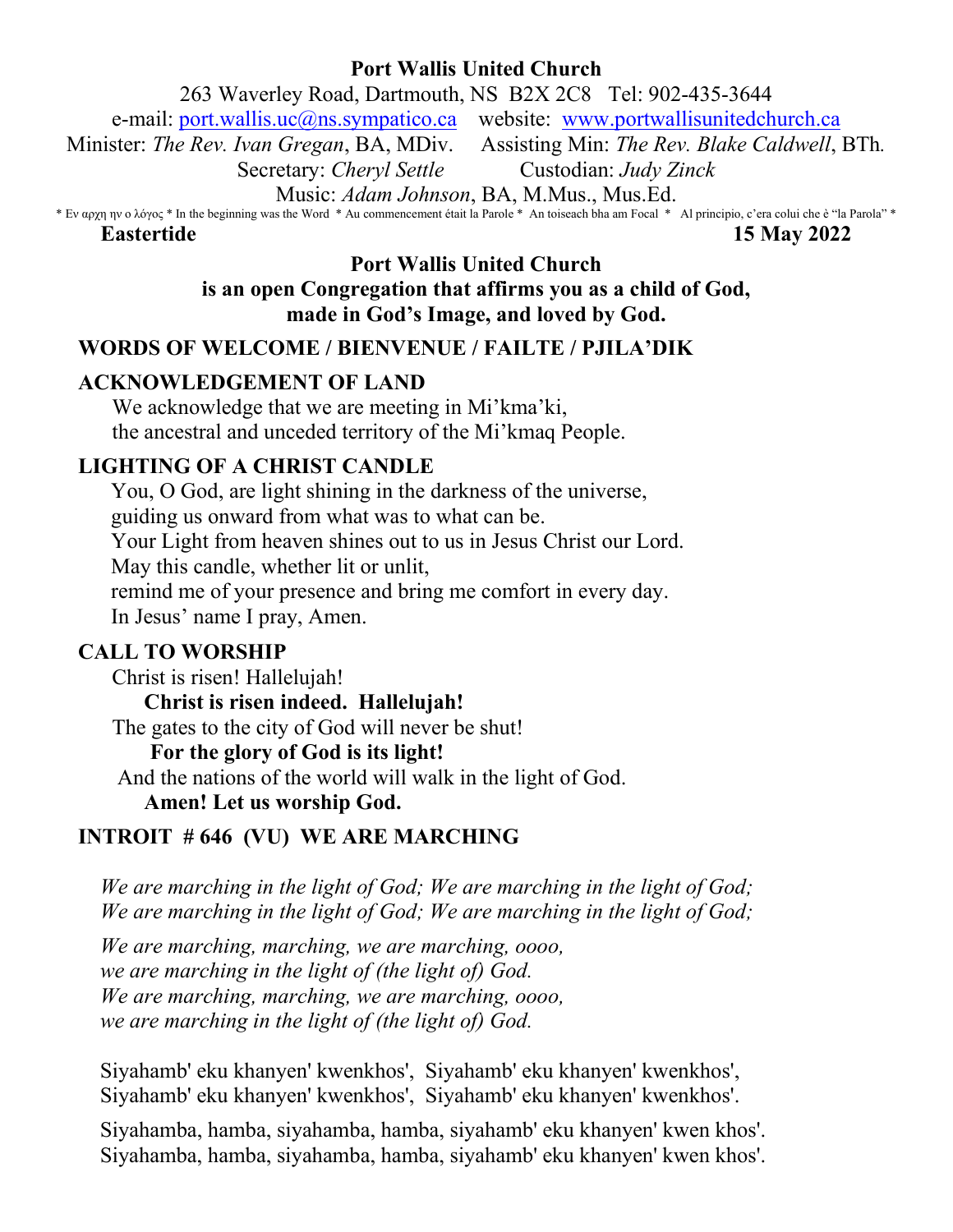# **PRAYER OF APPROACH AND THE LORD'S PRAYER**

God of all Time, send your Holy Spirit into this moment of time and reveal to us your Will that we may accomplish it for your glory through Jesus Christ our Lord, Amen.

# **HYMN # 714** *(VU)* **COME, WE THAT LOVE THE LORD**

Come, we that love the Lord, and let our joys be known, join in a song with sweet accord, join in a song with sweet accord and thus surround the throne, and thus surround the throne.

# **We're marching to Zion, beautiful, beautiful Zion; we're marching upward to Zion, the beautiful city of God.**

Let those refuse to sing who never knew our God; but children of the heavenly King, but children of the heavenly King may speak their joys abroad, may speak their joys abroad.

# **We're marching to Zion, beautiful, beautiful Zion; we're marching upward to Zion, the beautiful city of God.**

The hill of Zion yields a thousand sacred sweets before we reach the heavenly fields, before we reach the heavenly fields, or walk the golden streets, or walk the golden streets.

# **We're marching to Zion, beautiful, beautiful Zion; we're marching upward to Zion, the beautiful city of God.**

Then let our songs abound, and every tear be dry; we're marching through Emmanuel's ground, we're marching through Emmanuel's ground, to fairer worlds on high, to fairer worlds on high.

**We're marching to Zion, beautiful, beautiful Zion; we're marching upward to Zion, the beautiful city of God.**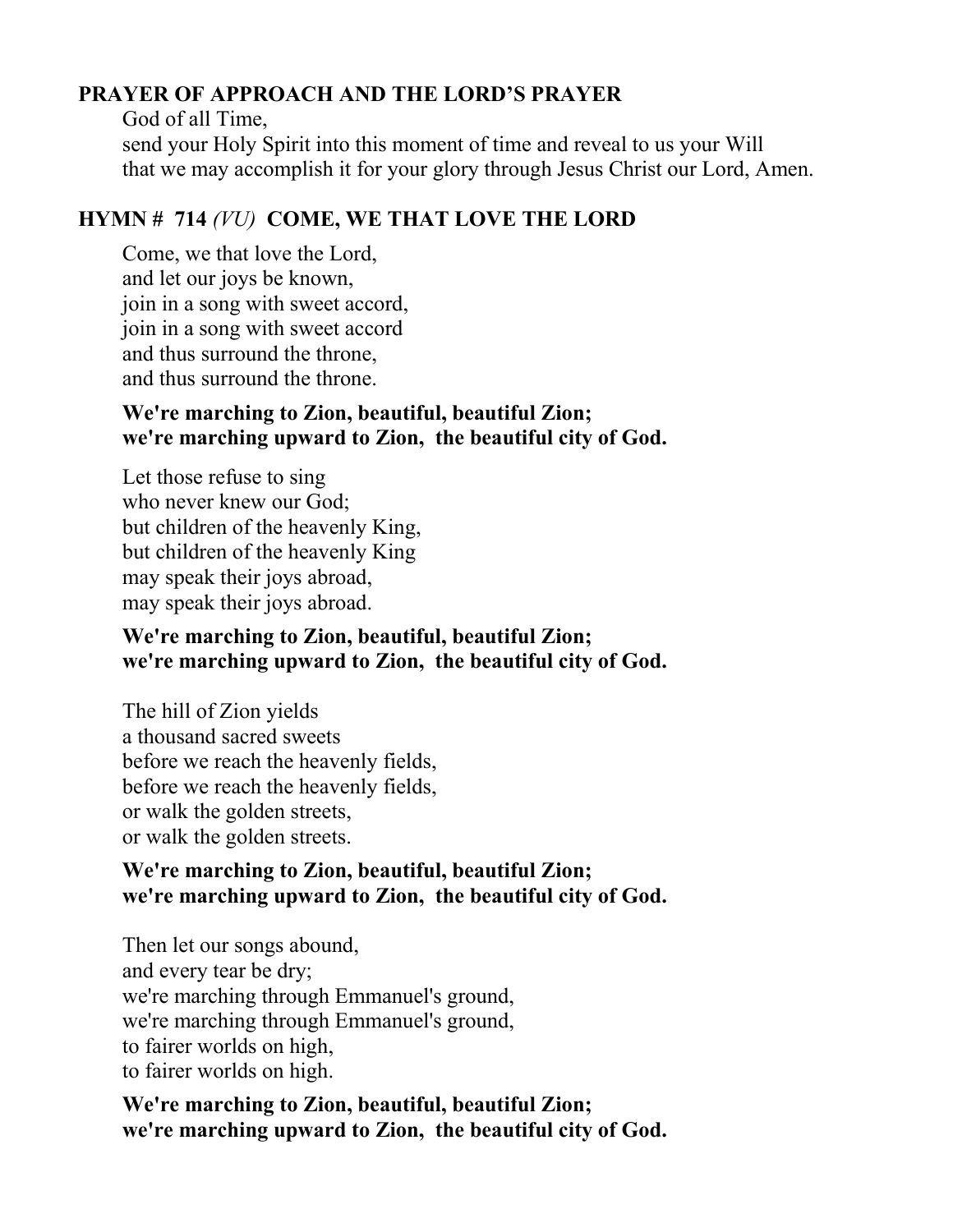## **PRAYER OF CONFESSION**

Eternal God, forming and reforming, forgive the brokenness of your people and remould us into your image. Forgive what is past, show us the way forward and lead us home to You, through Jesus Christ our Lord, Amen.

# **SILENT PRAYER and ASSURANCE OF PARDON**

## **SCRIPTURE LESSONS**

**Epistle Lesson: Revelation 21: 10, 22-27, and 22:1 -5 Gospel Lesson: John14: 23 - 29**

## **LEARNING TIME**

## **TEACHING PRAYER**

In peace, dear God, I come to You through Jesus Christ who makes me new And while I run or play or rest, be with those whom I love best, Guide me in your Holy Way, as You walk with me each day, AMEN.

# **HYMN # 709** *(VU)* **O HOLY CITY, SEEN OF JOHN**

O Holy City, seen of John, Where Christ, the Lamb, does reign, Within those four-square walls shall come No night, nor need, nor pain, And where the tears are wiped from eyes That shall not weep again.

O shame to us who rest content While lust and greed for gain In street and shop and tenement Wring gold from human pain, And bitter lips in blind despair Cry, "Christ has died in vain."

Give us, O God, the strength to build The City that has stood Too long a dream, whose laws are love, Whose ways, the common good, And where the shining sun becomes God's grace for human good.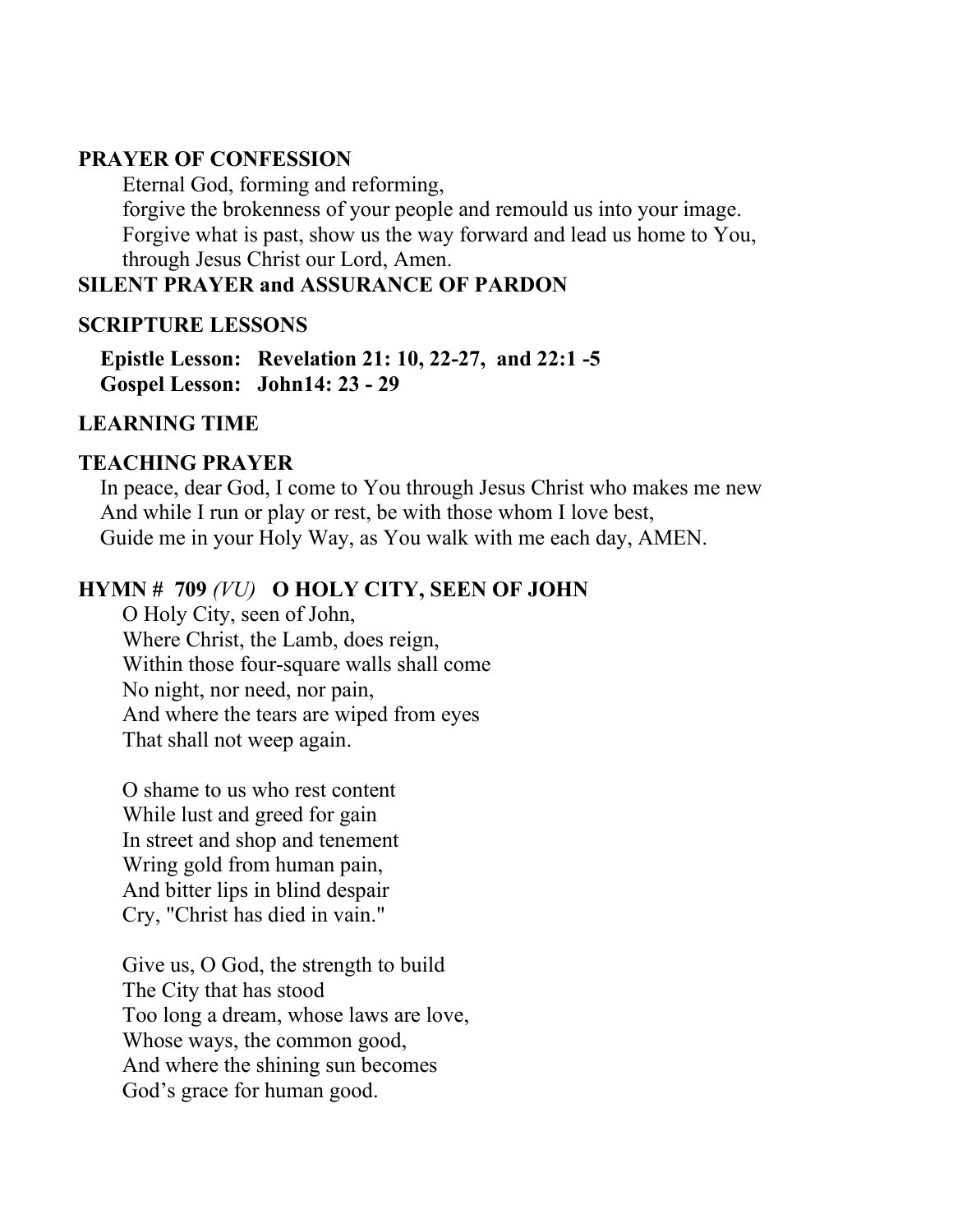Already in the mind of God That City rises fair: Lo, how its splendor challenges The souls that greatly dare: Yea, bids us seize the whole of life And build its glory there.

#### **REFLECTION**

## **STATEMENT OF FAITH**

We are not alone. We live in God's world. We believe in God: Who has created and is creating, Who has come in Jesus, the Word made flesh, To reconcile and make new; Who works in us and others by the Spirit. We trust in God. We are called to be the Church; To celebrate God's Presence, To live with respect in creation, To love and serve others, To seek justice and resist evil, To proclaim Jesus, Crucified and risen, our judge and our hope. In life, in death, in life beyond death, God is with us. We are not alone. Thanks be to God. Amen.

## **OFFERING PRAYER**

Ever blessing God, who cares for all creation, we thank You for the many blessings we have received in life. Use our offerings for your glory and the good of others. In Jesus' name we pray, Amen.

#### **HYMN 469** *(VU)* **WE GATHER HERE**

We gather here in Jesus' name, his love is burning in our hearts like living flame; for through the loving son God fashions us as one: Come take the bread, come drink the wine, come, share the Lord.

No one is a stranger here, - everyone belongs; finding our forgiveness here, we in turn forgive all wrongs.

He joins us here, he breaks the bread, the One who pours the cup is risen from the dead; the One we love the most is now our gracious host: Come take the bread, come drink the wine, come, share the Lord.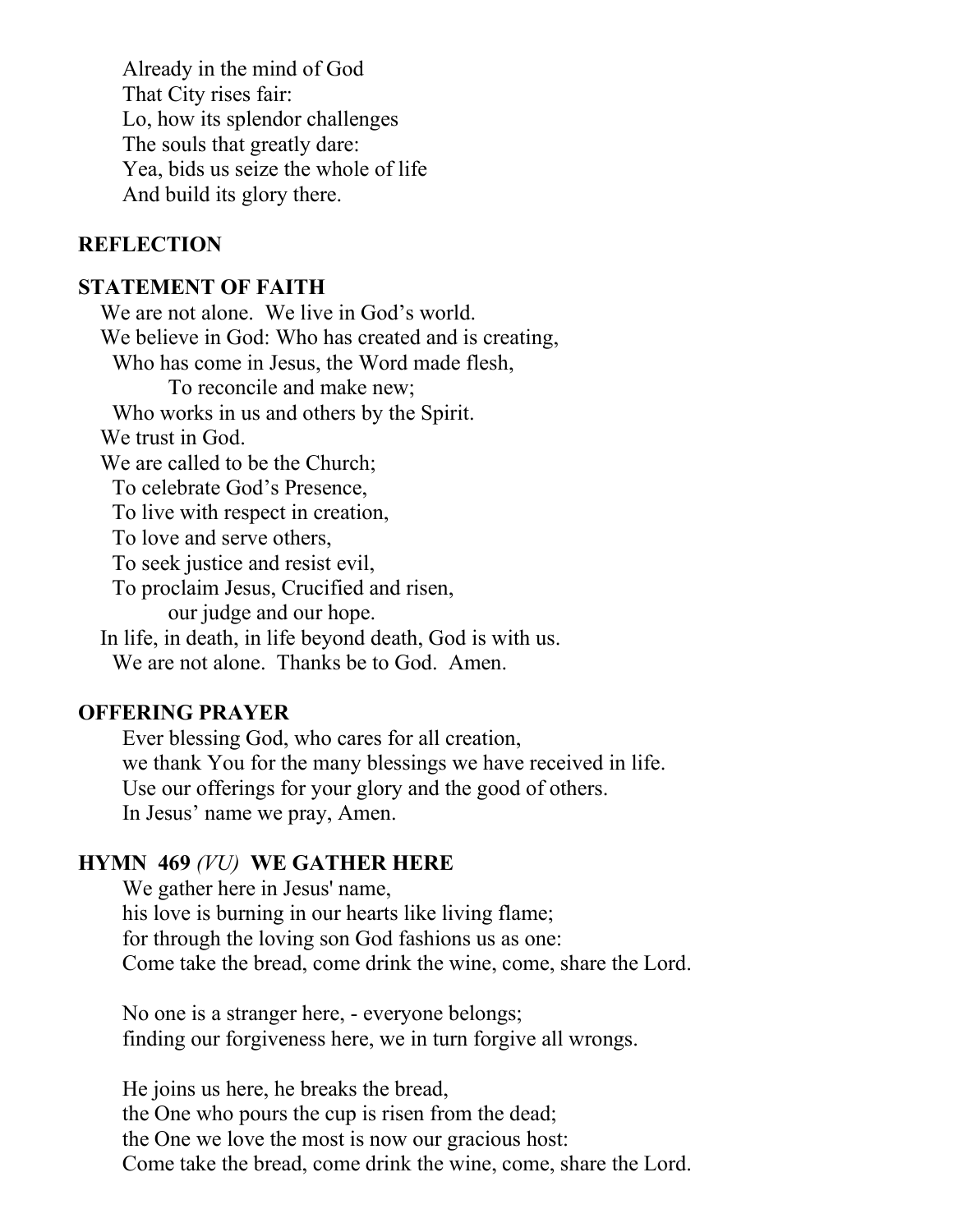We are now a family of which Christ is the head; though unseen he meets us here in the breaking of the bread.

We'll gather soon where angels sing; we'll see the glory of our Lord and coming King; now we anticipate the feast for which we wait: Come take the bread, come drink the wine, come, share the Lord.

We Gather Here. Words and Music: Bryan Jerrery Leech. Words and Music copyright © 1984 Fred Bock Music Company. All Rights Reserved. Reprinted with permission under License # A-734202. All rights reserved.

## **SACRAMENT OF COMMUNION**

The LORD is with you

**And also with you.**

Lift up your hearts.

**We lift them up to the LORD.**

Let us give thanks to the LORD our God.

#### **It is right to give God thanks and praise.**

Blessed are You, gracious God, creator of heaven and earth. We praise You for the glorious resurrection of your Son, Jesus Christ our Lord, for His continued life with You in Glory and for his being the host of this meal with us in the Church. He has taken away the sins of the world and brought us into unity with You.

Therefore, we join our voices with the angels and archangels and all the company of the redeemed to sing your praises.

#### *(singing)*

*Holy, Holy, Holy LORD, God of power and might. Heaven and earth are full of your Light, Glory to You our God! Blessed is HE, blessed are we, blessed are all who come. Hosannas ring, Archangels sing, Blessed are all who come. Holy, Holy, Holy LORD, God of power and might. Heaven and earth are full of your Light, Glory to You our God!*

On the Night of the Passover, our Lord sat at table with his friends as He sits at Table with us now. He took bread, gave You thanks, broke the bread and gave it to his disciples saying, *"This is my body broken for you, do this in remembrance of me."*

**Almighty God, we have broken open the Body of Your Word, heard your voice in scripture, recounted your story of redemption and, with Christ, are becoming part of your unfolding drama of salvation.**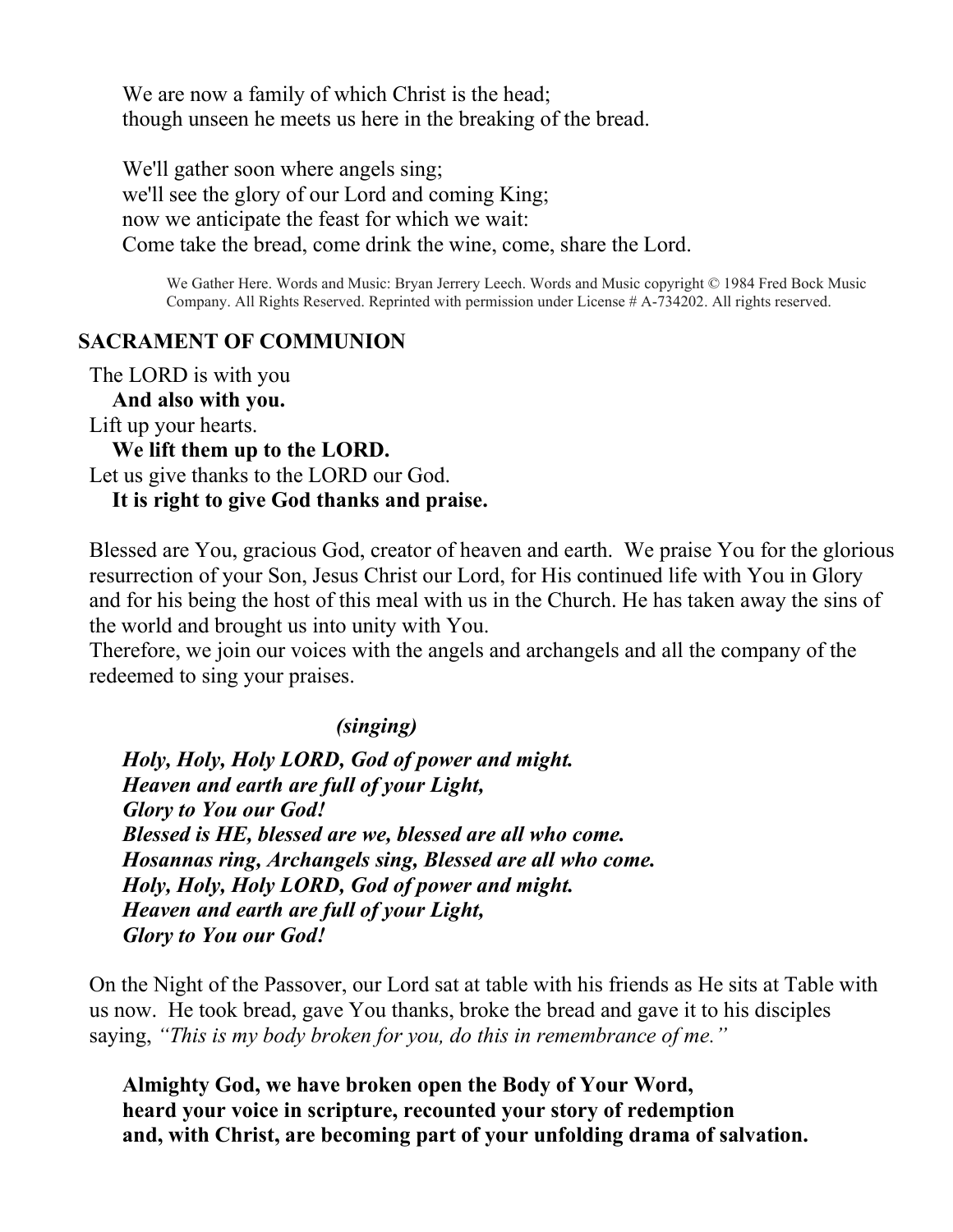When the meal was finished, Jesus raised his cup. Again he gave You thanks and praise. Then he said to his disciples, *"Drink from this cup all of you."* This is the cup of Covenant Renewal that binds us together in one Body with the blood of God flowing in us. *"Do this in remembrance of me."* 

**Almighty God, we drink from a common cup of memory and in each of us flows the force of your presence. Strengthen us to do your will and to proclaim our faith.**

# *(Singing)*

*Christ is our life, God's Incarnated WORD. Jesus Christ died and entered into death. Christ has arisen, death has lost its sting, Christ comes again to meet us in this Feast.*

Loving God,

**pour out your Holy Spirit upon our offerings of bread and wine. Grant that they may be for us the Body and Blood of our Saviour Jesus Christ.**

Loving God,

**pour out your Spirit on all who share this Feast that we may be for the world, the Living Presence of Christ, serving and reconciling all people to you.**

Remember your Church scattered on the face of this earth, **gather her in unity and preserve her in truth.** 

Remember our friends who have gone before us into the richness of your Presence, especially ------- and -------- and all those whom we mention in silence.

In communion with them and with all creation, we worship and glorify You always.

# **Through your Son, Jesus Christ, with the Holy Spirit, in your Holy Church, all glory and honour is yours, Almighty God, now and forever,**

*(singing)*

# *Amen! Amen! Amen!*

# *THE LORD'S PRAYER*

# **SHARING THE SACRAMENT**